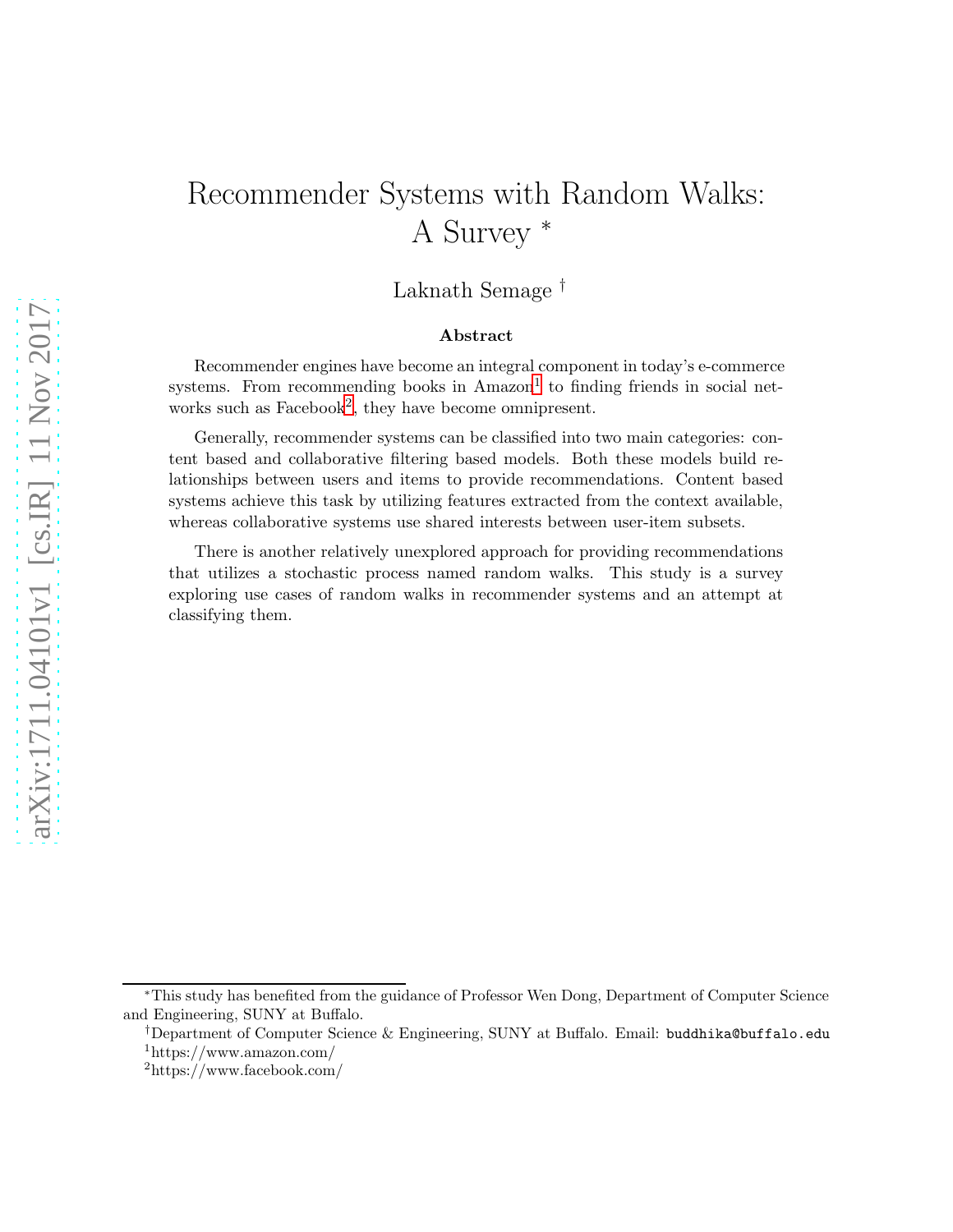## 1 Introduction

The general consensus on Recommender Systems (RSs) is that they are "software tools and techniques providing suggestions for items to be of use to a user" [\[1\]](#page-13-0). These systems are now ubiquitous in e-commerce portals and many other places where there is a relationship between users and items. The item of interest could vary from day-to-day items and commodities such as groceries, music and food to live entities such as friends. In the abstract sense, "item" signifies anything that is of interest to the user.

The general idea behind recommender systems is to find the degree of similarity between users and items, and present some chosen  $n$  most agreeable items to the user. Usually, this is done by representing characteristics of users and items as some selected set of features. Then, using mathematical distance calculation methods, the similarity between users and items is calculated to find matching items for a given user.

Based on the approach recommender systems take in finding associations between users and items, RSs are traditionally classified into two main groups.

Content-based: The system recommends items similar to those the user had an interest in the past. The interest could be expressed in many ways such as purchasing an item, clicking on the link of an item (e.g., in an e-commerce system) or the duration of time user has spent on the content of an item. For example, if a user has purchased some item with a certain characteristic, then the RS can suggest more items with the same characteristic as possible matches.

Collaborative filtering (CF): These systems are based on the idea that a user with similar tastes to another user would have items that are of common interest to both users. The similarity between two users is calculated based on their history, usually using purchasing behaviors, click behaviors .etc. Then, user preferences are expressed as a selected set of features and matches are founds using people-to-people correlations [\[2\]](#page-13-1).

There are other types of recommender systems, usually derivations or hybrids of content-based and CF based methods. Some of them are demographic based, knowledgebased, community-based and hybrid recommender systems [\[1\]](#page-13-0).

### 1.1 Random Walks

An ordinary random walk is a dynamic process run on a graph. The graph can be a d-dimensional integer lattice, and time may be discrete or continuous. In the simplest case where  $d = 1$ , the random walk can move a step to the right or the left at a given time with a defined probability  $p$ . Thus, the process produces a non-deterministic array of state changes [\[3,](#page-13-2) [4\]](#page-13-3).

The origin of random walks can be traced back to the Drunkard's walk problem [\[5\]](#page-13-4).

"The lesson of Lord Rayleigh's solution is that in open country the most probable place to find a drunken man who is at all capable of keeping on his feet is somewhere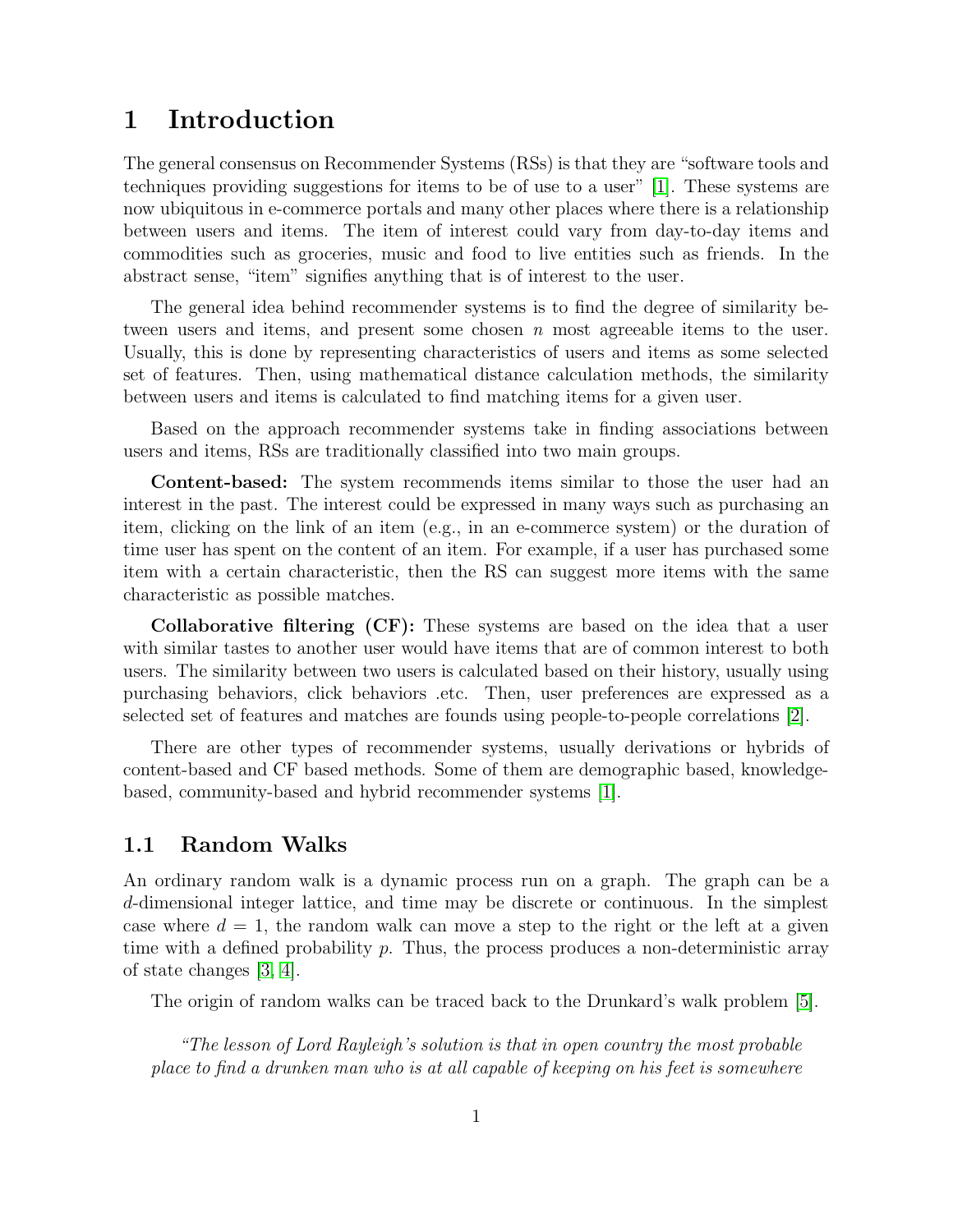near his starting point!

A man starts from a point O and walks l yards in a straight line; he then turns through any angle whatever and walks another l yards in a second straight line. He repeats this process n times. I require the probability that after these n stretches he is at distance between  $\tau$  and  $\tau + \delta \tau$  from his starting point O" [\[6\]](#page-13-5)

(Karl Pearson, 1905)

Presently, the problem is usually expressed as the sum of a sequence of independent and identically distributed (IID) random variables.

Let  $\{X_i; i \geq 1\}$  be a sequence of IID random variables, and let  $S_n = X_1 + X_2 + ... + X_n$ . The integer-time stochastic process  $\{S_n; n \geq 1\}$  is called a random walk, or more precisely, a one-dimensional random walk based on  $\{X_i; i \geq 1\}$  [\[7\]](#page-13-6).

Though  $S_n$  is a simple random variable for any  $\{S_n; n \geq 1\}$ , the focus is not only on  $S_n$ , but also on the behavior of the entire random walk process. For example, for a given real number  $\alpha$ , the probability that a sequence will contain any term for which  $S_n \geq \alpha$ , or in other words, the point of threshold crossing is a common question that can be answered through a random walk process.

As a quick example, let's consider a simple random walk: if  $X_i$  are IID binary random variables with values 1 or -1, the probability  $S_n$  will take some value can be answered as follows. If m out of n trials are 1, then  $S_n = m - (n - m)$ ;  $S_n = 2m - n$ . If p is the probability of  $X_i = 1$ , then,

$$
Pr(S_n = 2m - n) = \frac{n!}{m!(n-m)!}p^m(1-p)^{n-m}
$$

The same concept can be extended to integer-valued random walks, where  $X_i$  are IID integer values instead of binary values [\[7\]](#page-13-6).

# 2 Random Walks in Recommender Systems

In the literature of recommender systems, random walks have been predominantly used in the context of markov models or graphs. The general idea has been to represent relevant entities and relationships of a given problem as a graph structure and infer additional relationships to provide useful recommendations. Random walks are particularly suited for this purpose due to some of the properties they hold which will be discussed later in this paper.

Based on the usage of random walks in recommender systems, we can identify several key categories.

- 1. Global ranking methods
- 2. Random walks with restarts (RWR)
- 3. Absorbing random walks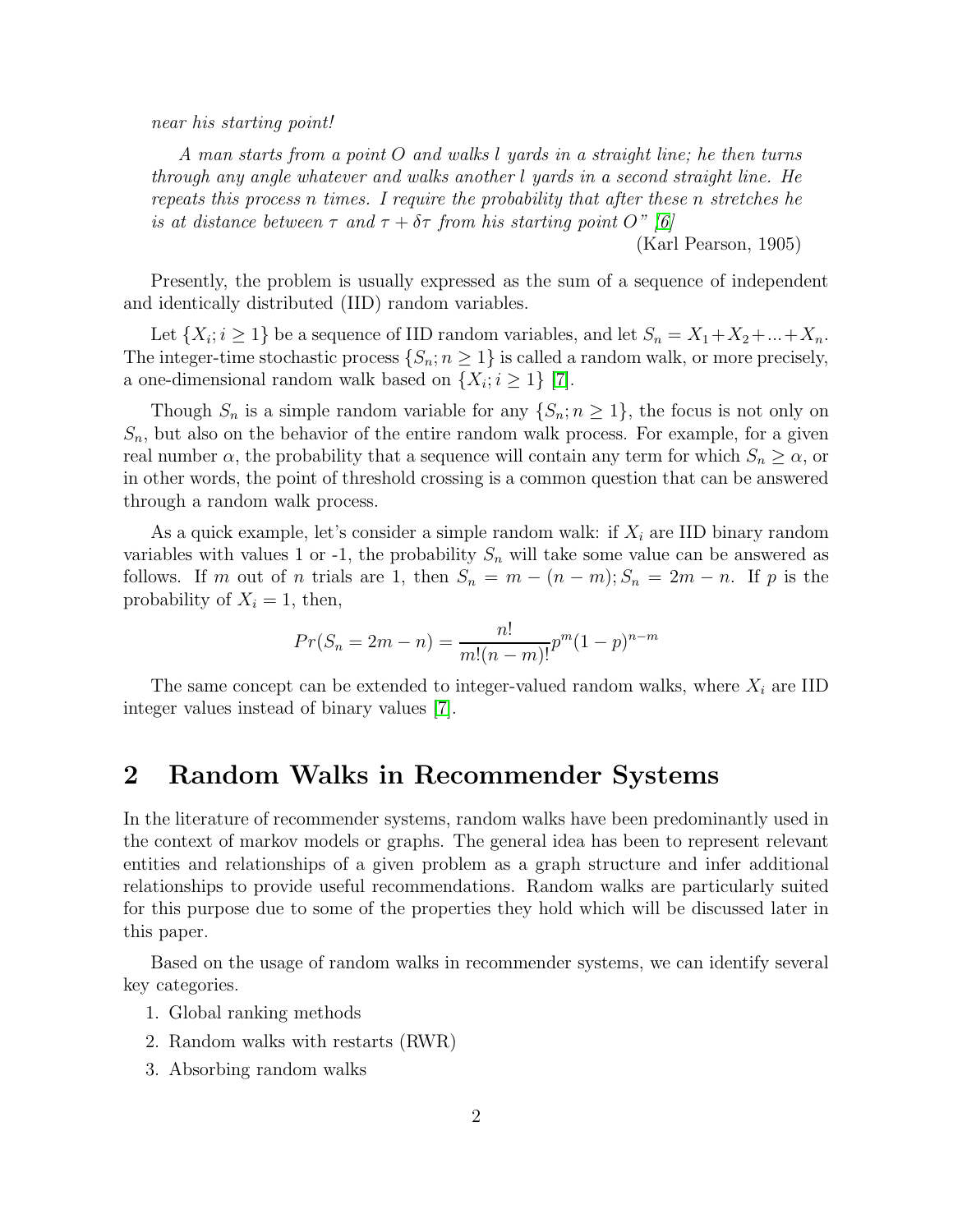### 2.1 Global Ranking Systems

Global ranking methods provide a single ranking of elements for an entire system. Thus, they are not customizable for individual preferences. PageRank [\[8\]](#page-13-7), the widely used search ranking algorithm is an example for such a global ranking method, and can be expressed as a formulation of a global random walk.

The PageRank algorithm can be intuitively thought of as a random surfer. This random surfer would keep following links in a page depending on the importance of links. Also there is a relatively small probability that the surfer would jump to some other page not pointed by a link. Thus, the PageRank random walk is a stochastic process where at any given time it could be at a particular node and in the next time step, with a defined probability, choose an outedge uniformly at random to traverse to the next node. Then we are interested in the convergence of this process to a limiting distribution on the set of nodes in the graph. Using the stationary distribution of this process, the importance of nodes in the graph can be ranked, in a manner that's common to all users.

In the formulation of the graph  $G = (V, \xi)$ , a link from a web page  $u \in Web$  to  $v \in Web$  $(u \to v)$  implies v is an important page for u. The level of importance is proportional to the importance of  $u$ , and inversely proportional to the number of outgoing links from  $u$ , which can be denoted as  $deg(u)$ . If the surfer is at u at k time step, the surfer lands at node  $v_i \in \{v|u \to v\}$  at time stamp  $k+1$  with probability  $1/deg(u)$ . Under this formulation, the PageRank of page i is defined as the probability that at any given time step  $k$ , the surfer being at page  $i$ . Considering the markov chain induced by this random walk, the transition probability from page i to some other page j can be given as  $P_{ij} = 1/deg(i)$  [\[9\]](#page-14-0).

With the above definition for the transition probability, for  $P$  to be a valid transition matrix, each node must have at least one outgoing link. In other words, there must not be any nodes with 0 outdegree, or commonly known as sink nodes. However, this property usually does not hold true for web graphs since there can be web pages that don't have any outgoing links. A transition matrix of this nature can be converted to a valid transition matrix by adding a uniform transition probability mass for all sink nodes [\[9\]](#page-14-0).

By the Ergodic theorem for Markov chains, a Markov chain has a unique stationary probability distribution if it's aperiodic and irreducible [\[9\]](#page-14-0). In a regular web graph, the property of irreducibility generally does not hold true because in most cases web graphs are not fully connected. By adding links from all nodes to every other node with a small transition probability, the PageRank algorithm transforms a web graph into a strongly connected graph, which supports aperiodic and irreducible properties [\[10\]](#page-14-1).

According to the above definition, the PageRank score for some node  $n$  can be defined as,

$$
PR(n) = \alpha \cdot \sum_{q:(q,n)\in\xi} \frac{PR(q)}{deg(q)} + (1-\alpha) \cdot \frac{1}{|V|}
$$
 (1)

where  $\alpha$  is called the decaying factor, a constant for which 0.85 is a common choice [\[11\]](#page-14-2).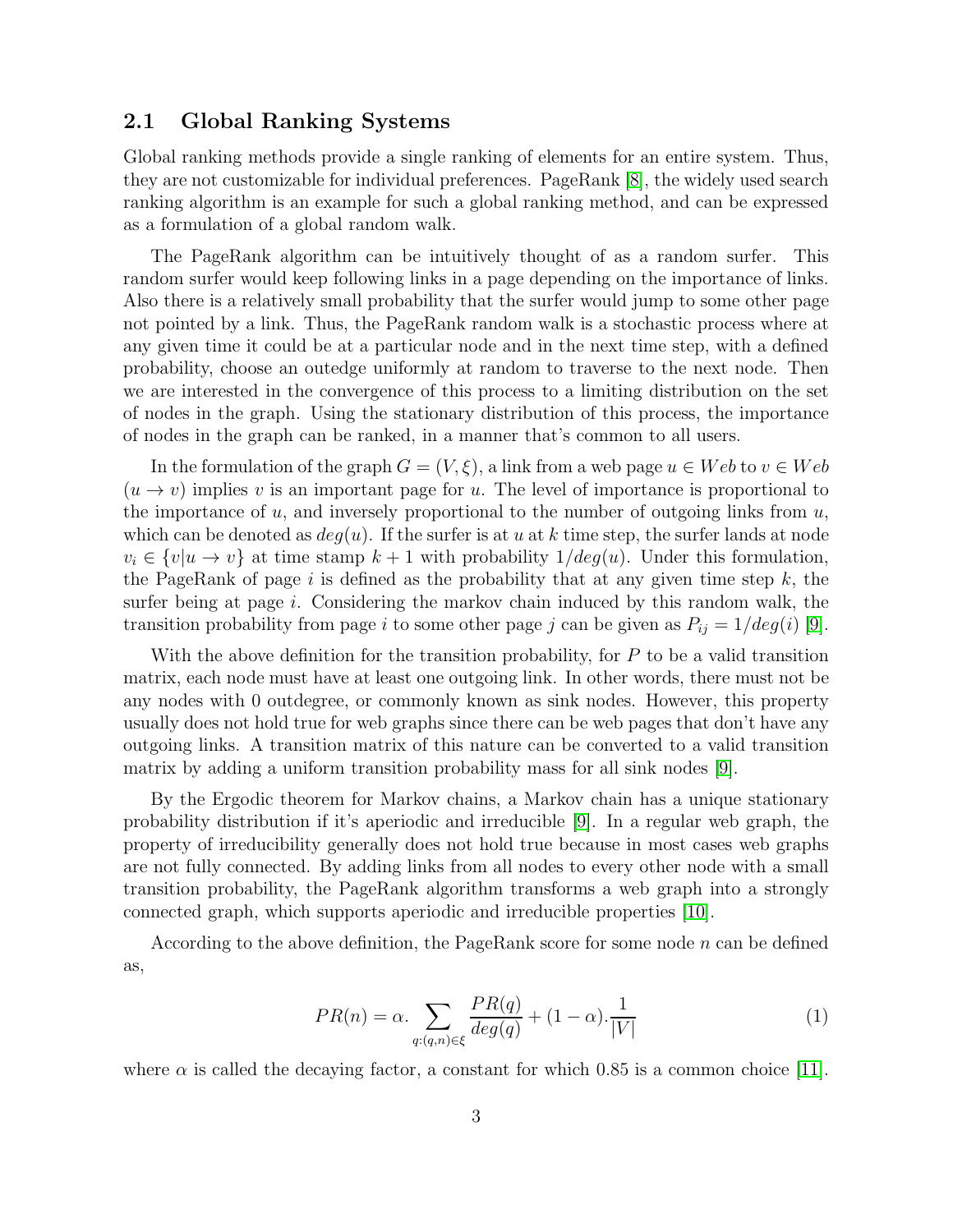The term  $(1 - \alpha)/|V|$  signifies the transition probability from any node in the graph to the node *n* (*teleportation*).

Since global ranking methods such as PageRank provide only a single ranking for an entire system, they can not be used for personalizing tasks. However, such methods are an important tool when nodes in a graph need to be ranked according to their importance. In turn, such rankings can be used for recommendations [\[12\]](#page-14-3).

### 2.2 Random Walks With Restarts

The general PageRank method discussed in 2.1 does not consider personal preferences, nor it customizes for individual tastes. However, recommender systems are generally expected to take personal preferences into consideration. Random walks with restarts (RWR) provides random walks the capability of personalization.

In regular random walks over a graph, the random walker jumps across nodes based on the graph's transition probability matrix. Given that the linked structure is irreducible and aperiodic, the random walk will converge to a unique stationary distribution. Therefore, the resulting steady-state probabilities are a function of both the graph structure and transition probabilities. This is the basis of global ranking methods such as PageRank; Random walks with restarts is an extension of general random walks taking user preferences into consideration. It achieves this by simply adding a constant probability of jumping back to the originating node at each time step. This gives the random walk the behavior that nodes closer to the originating node are ranked higher than distant nodes, thereby giving the walker a personalized view of the network [\[13\]](#page-14-4).

The PageRank equation of (1) can be generalized as:

$$
Q = \alpha.W + (1 - \alpha)R\tag{2}
$$

W encodes the structure of the graph and represents transition probabilities of nodes, and R encodes the randomness of the walk where the walker can randomly jump to any other node. While in regular random walks  $R$  takes a common value for the whole graph, in biased random walks such as random walks with restarts, R encodes the preference for the jump [\[14\]](#page-14-5).

The formulation of RWR for recommendations can be made using directed or undirected graphs. For example, A. Noulas et al.  $[13]$  used RWR to recommend venues to visit using location based social networks and geographical data. For this task they modeled data as an undirected graph, with users and venues as nodes. If a user had visited a particular venue it had a non-zero edge, and two users were linked if they were friends. Then this graph was used to define transition probabilities uniformly for each edge. Then for every user i they defined a random walk with restarts such that at every step there was a constant probability of jumping back to the node representing user  $i$ . In order to generate recommendations for the user  $i$ , they had computed steady-state probabilities for the user, and ranked venues in decreasing order. This process gave priority to locations that were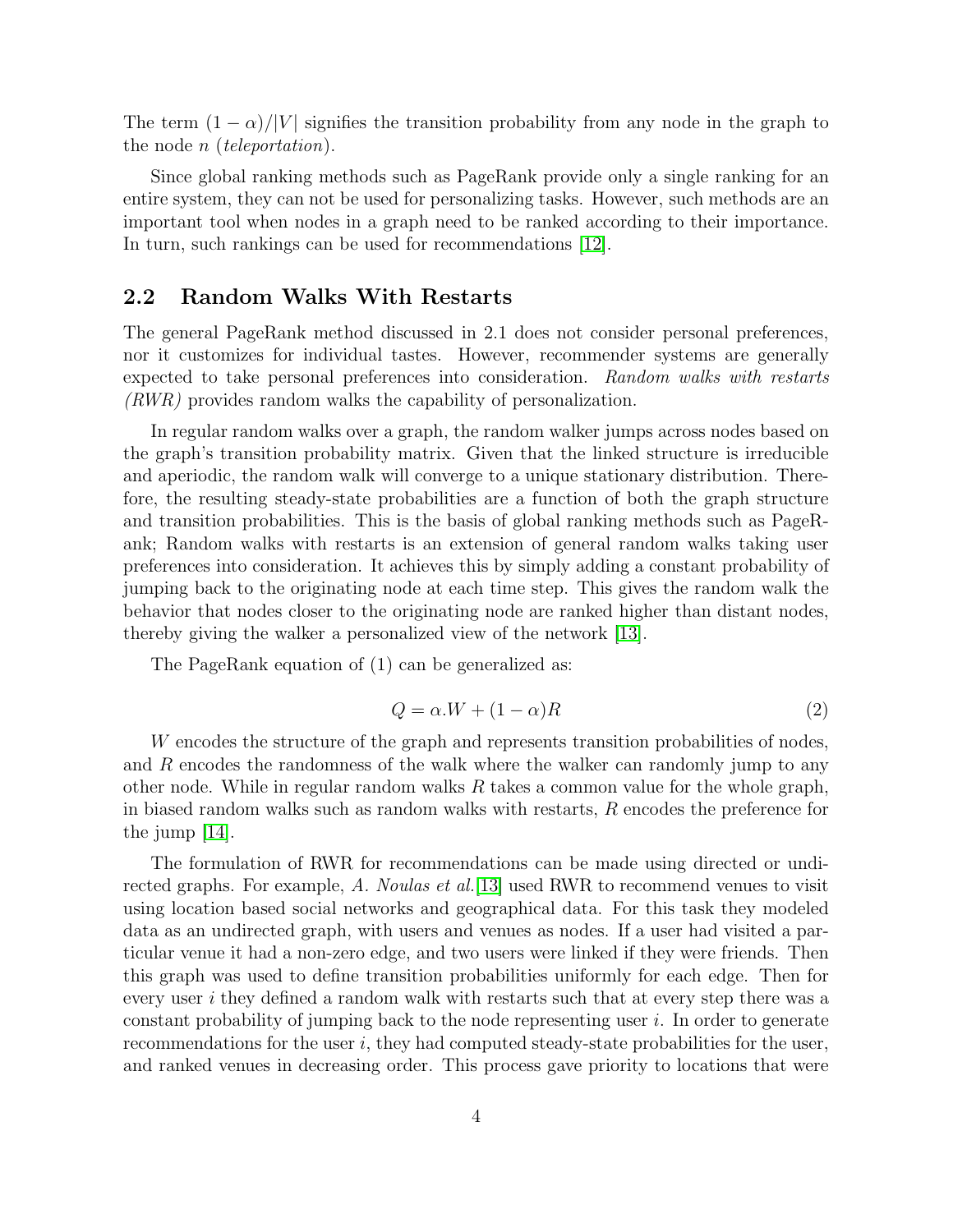highly connected through friends, checked-in venues or a combination thereof. Moreover, they had also attempted a weighted version of the random walk, where transition probabilities of edges going out from a node were not uniform. However, using a similar graph setup M. Ye et al. [\[15\]](#page-14-6) compared RWR with several other collaborative filtering methods and reported that RWR may not be suitable for point of interest (POI) recommendations in location based social networks (LBSNs), because of significantly differing preferences of users in their social network graph.

Another application of RWR is Folksonomy based recommendations by I. Cantador et al.[\[16\]](#page-14-7). In this they represented users, items and tags as nodes in the graph. The relationships between nodes were encoded using uni-directional or bi-directional edges. Then a random walk with restarts was executed to get stationary probabilities and rank items according to the predicted preference. A similar approach was taken by I. Konstas et al.[\[17\]](#page-14-8) on music track recommendations by representing users, tracks and tags as nodes in the graph. In this study, they encoded user's tagging behavior, social network relationships and music tastes using edges in the graph. For example, relationships between users were represented as bi-directional edges indicating a mutual friendship, and music tracks a user listened to were represented by edges weighted by the number of times the track was listened.

There are many similar applications of RWR because of the advantages it provides. Similar to the PageRank algorithm, RWR based algorithms such as personalized PageRank [\[14\]](#page-14-5) also maintain propagation and attenuation properties. Therefore, they are ideal to represent the decaying nature of preference as the distance increases between a given user node and target nodes. Since they can find a measure of relevance even when two nodes are not directly connected, random walks with restarts provide a solution for the sparsity problem which is very common in recommender systems. Specially when the data contains a large number of dimensions, the sparsity issue can be a major challenge and RWR provide a way to handle such data. Another advantage of RWR is the capability to blend influences of various factors. Therefore, it has become a popular method when it's required to combine various factors such as social network relationships and user preferences. Furthermore, rankings can be pre-computed using RWR so it can be scaled to large data sets [\[18\]](#page-14-9).

Going beyond the original concept, random walks with restarts have been used in many instances with various extensions or modifications [\[18,](#page-14-9) [19,](#page-14-10) [20\]](#page-14-11).

#### 2.2.1 Support for Multi-dimensional Queries

The personalized PageRank algorithm [\[14\]](#page-14-5) is only capable of providing a ranking of entities for targeted nodes which are usually users in the system. Extending the graph formulation and introducing a query vector to the personalized PageRank, Lee et al. [\[18\]](#page-14-9) have adapted it to rank entities according to a given query.

The problem formulation is as follows: instead of the usual User x Items dimensional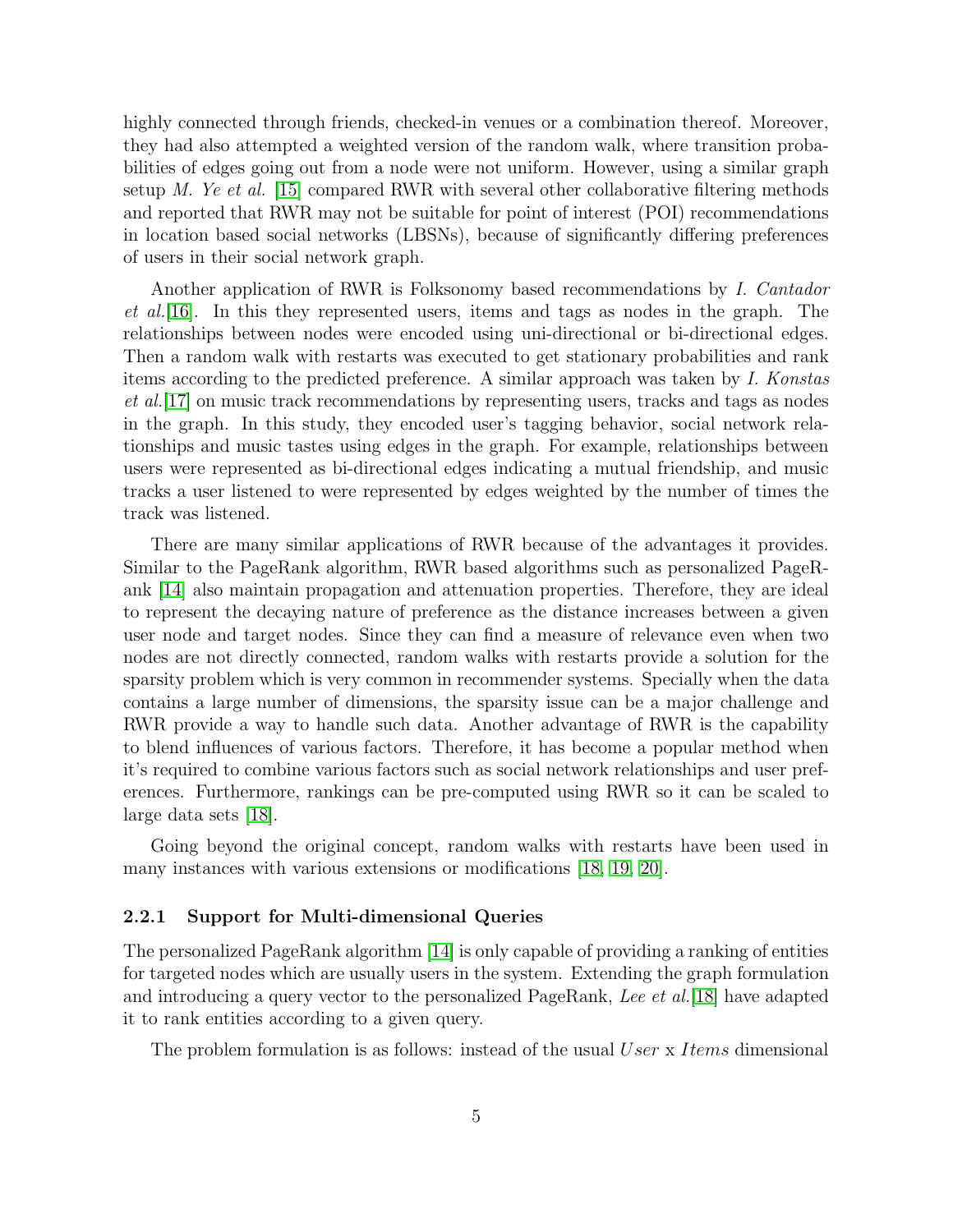space, the entire domain space  $\varepsilon$  has been considered as a union of disjoint domains  $D_i$ :  $D_1 \cup D_2 \cup ... \cup D_n$ . Then entities in the domain  $D_i$  are represented as  $e_{i1}, e_{i2}, ..., e_{ik}$ . A query Q is defined as a subset of  $\varepsilon$  and the measure of relevance score between Q and entity  $e_{ij}$  is represented as  $u(Q, e_{ij})$  where u is a utility function. Then to recommend entities for the query, top-k entities that maximize  $u(Q, e_{ij}); e_{ij} \in D_T$  can be selected where  $D_T$  is the target domain. For example, if the dataset has domains (attributes) USER, LOCATION, WEATHER, SONG, and we want to recommend SONG to the  $u \in USER$  factoring in current location  $l \in LOCATION$ , current weather  $w \in WEATHER$ , the query can be defined as  $Q = \{u, l, w\}$  and the target domain as *SONG*.

To encode these information, authors have constructed a bipartite graph where one disjoint set represents nodes from the target domain and the other represents nodes from the non-target domain (recommendation factors) that participate in the recommendation process. Then edges have been constructed between nodes in the target domain and recommendation factor nodes using co-occurrences of entities, and normalized to construct the transition matrix P.

To rank entities a modified random walk with restart has been used. The PageRank algorithm from (1) can be written using vectors as,

$$
\vec{r} = \alpha.P^T \vec{r} + (1 - \alpha) \cdot \frac{1}{n} \vec{e}
$$
\n(3)

where P is the transition matrix,  $\vec{r}$  is PageRanks of nodes,  $\alpha$  is the damping factor, n is the number of nodes and  $\vec{e} = \{1, 1, \ldots, 1\}^T$ .

For personalized PageRank,  $\frac{1}{n}\vec{e}$  in (3) is substituted with personal teleport  $\vec{t}$  representing that a random walker can teleport to the node in interest instead of a random node in the graph. Thus, the Personal PageRank can be written as,

$$
\vec{r}_u = \alpha \cdot P^T \vec{r} + (1 - \alpha) \cdot \vec{t} \tag{4}
$$

where  $t_i$  is 1 if the node is user's interest, and 0 otherwise.

Following the same principle, this study has replaced personal bias  $\vec{t}$  with a normalized query vector  $\vec{q}$  to encode domains interested in the query. Unlike  $\vec{t}$ , however,  $\vec{q}$  can take more than one 1s representing multiple domains interested. Thus, the modified page rank follows the form,

$$
\vec{r} = \alpha \cdot P^T \vec{r} + (1 - \alpha) \cdot \vec{q}
$$
\n
$$
\tilde{q}_i = \begin{cases}\n1, & \text{if } \varepsilon_{v_i} \in Q \\
0, & \text{otherwise}\n\end{cases} \tag{5}
$$

where  $\tilde{q}$  is the unnormalized  $\vec{q}$ , and  $\varepsilon_{v_i}$  is the set of entities that node  $v_i$  associates with.

This process gives a higher ranking to a node if it's closely related to nodes in the query. Therefore, by ordering  $r_t$  for entities  $e_t \in D_T$ , it's possible to find top-k terms relevant to the query.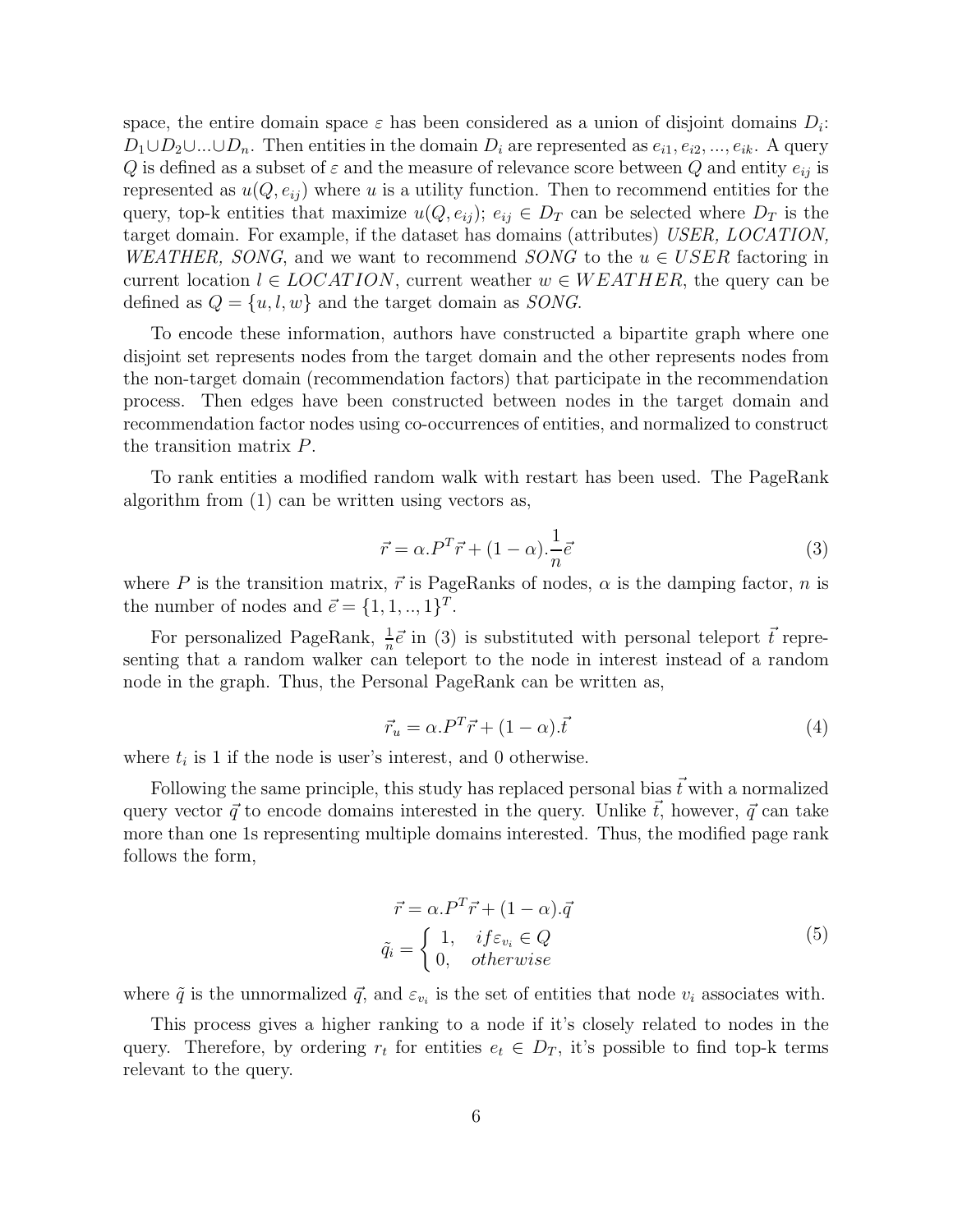#### 2.2.2 Supervised Random Walks

One of the advantages of random walks with restarts is the ability to combine graph data such as social network information with the rest of data. Backstrom et al. [\[21\]](#page-14-12) have presented a way to combine RWRs with supervised learning to predict nodes, to which a user is likely to make new links in the future. They have done this by learning a function that assigns strengths to edges in the network such that when the random walk is run, the walker is more likely to visit nodes to which new links will be added in the future (i.e., positive nodes).

Formally the problem and the approach are as follows:

Given a directed graph  $G(V, E)$ , a source node s and a set of candidate nodes C, the goal is to identify the set of nodes  $D = \{d_1, ..., d_k\}$  to which the source node s will create edges in the future. Moreover, if the set of nodes to which edges are not created (no-link nodes) is  $L = \{l_1, ..., l_2\}$ , then  $C = D \cup L$ . Each edge  $(u, v)$  in G has a corresponding feature vector  $\psi_{uv}$  that describes the nodes u and v (e.g., age, gender, hometown) and/or interactions between nodes (e.g., number of messages passed between two nodes).

For edge  $(u, v)$ , the framework introduces edge strength  $a_{uv} = f_w(\psi_{uv})$ , where the function  $f_w$  parameterized by w takes the edge feature vector  $\psi_{uv}$  as input. The random walk with restart will then use these edge strengths as transition probabilities in its run from s. The stationary distribution  $p$  of the random walk assigns each node  $u$  a probability  $p_u$  which then used for ranking. The objective of supervised learning is to learn parameters w such that,  $d \in D, l \in L : p_l < p_d$ .

$$
\min_{w} F(w) = ||w||^2 + \lambda \sum_{d \in D, l \in L} h(p_l - p_d)
$$
  
such that (6)

 $\forall d \in D, l \in L : p_l < p_d$ 

where  $p$  is the vector of PageRank. The shortest w parameter vector is considered for the purpose of regularization.  $h$  is a loss function of choosing that penalizes violated constraints. It assigns a non-negative penalty considering the difference  $p_l-p_d$ : if  $p_l-p_d$ 0 then  $h(.) = 0$ , while for  $p_l-p_d > 0, h(.) > 0$ .  $\lambda$  is a regularization parameter that tradesoff between the complexity and the fit of the model.

Edge strengths can be transformed to stochastic transition matrix  $Q$ :

$$
\acute{Q}_{uv} = \begin{cases}\n\frac{a_{uv}}{\sum_{w} a_{uw}} & if (u, v) \in E, \\
0 & otherwise\n\end{cases}
$$
\n(7)

By incorporating restart probability  $\alpha$ , the final random walk transition probability matrix  $Q$  can be obtained.  $Q$  defines the conditional probability that a walk will traverse the edge  $(u, v)$  given it's currently at node u.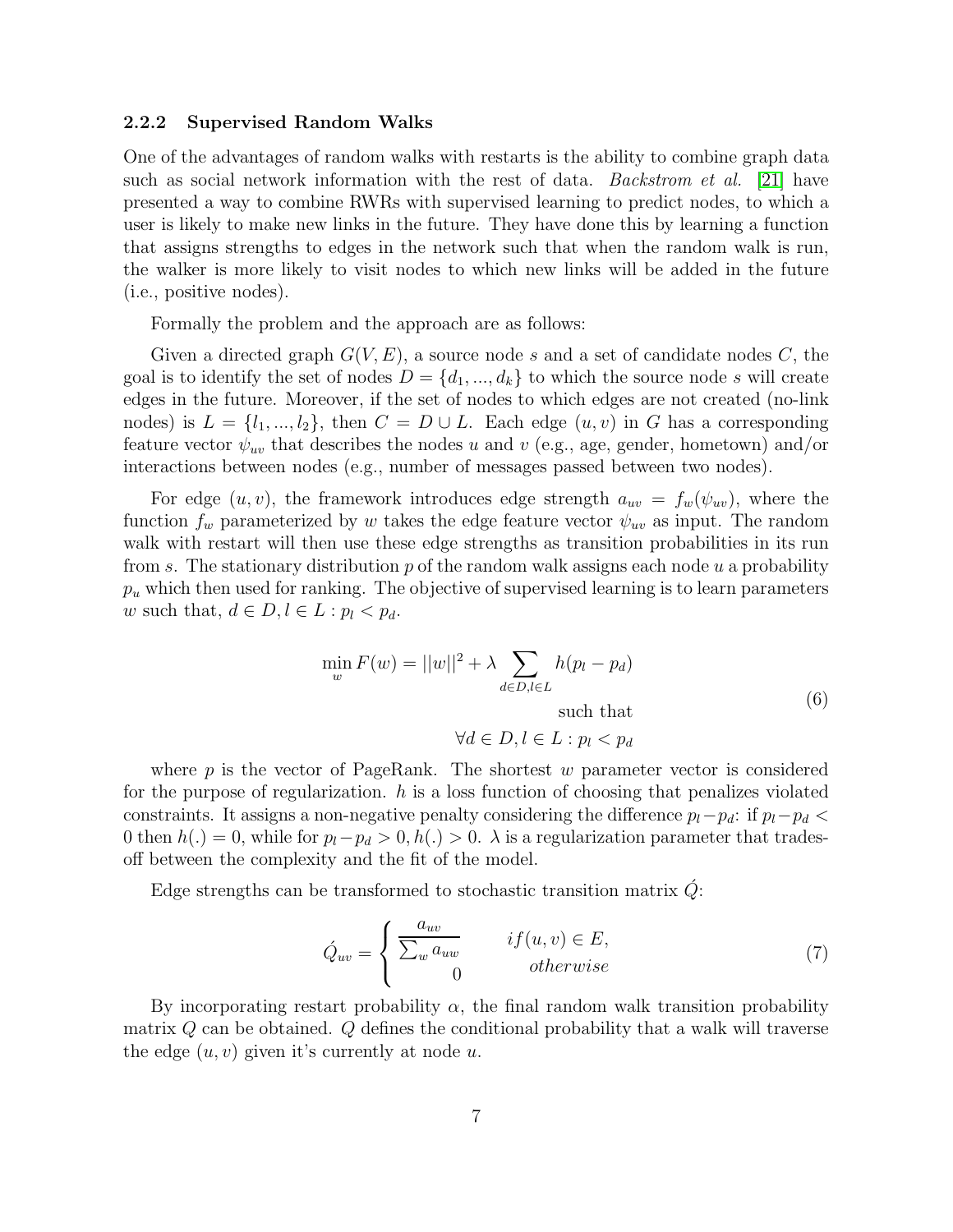$$
Q_{uv} = (1 - \alpha)\acute{Q}_{uv} + \alpha 1(v = s)
$$
\n<sup>(8)</sup>

The vector  $p$  is the stationary distribution of the random walk, and is the solution to following eigenvector equation:

$$
p^T = p^T Q \tag{9}
$$

To minimized eq. 6 (optimization problem), gradient of  $F(w)$  is derived with respect to w, and gradient based optimization methods can be used to solve the problem.

Let 
$$
\delta_{ld} = p_l - p_d
$$
  
\n
$$
\frac{\partial F(w)}{\partial w} = 2w + \sum_{l,d} \frac{\partial h(\delta_{ld})}{\partial \delta_{ld}} \left(\frac{\partial p_l}{\partial w} - \frac{\partial p_d}{\partial w}\right)
$$
\n(10)

To find partial derivatives of  $\frac{\partial p_d}{\partial w}$ , from Eq. 9,

$$
p_u = \sum_j p_j Q_{ju}
$$

$$
\frac{\partial p_u}{\partial w} = \sum_j Q_{ju} \frac{\partial p_j}{\partial w} + p_j \frac{\partial Q_{ju}}{\partial w}
$$
(11)

To obtain  $\frac{\partial Q_{ju}}{\partial w}$ , from Eq. 7 and 8, when  $(j, u) \in E$ ,

$$
\frac{\partial Q_{ju}}{\partial w} = (1 - \alpha) \frac{\frac{\partial f_w(\psi_{ju})}{\partial w} (\sum_k f_w(\psi_{jk})) - f_w(\psi_{ju}) (\sum_k \frac{\partial f_w(\psi_{jk})}{\partial w})}{(\sum_k f_w(\psi_{jk}))^2}
$$
(12)

and otherwise  $\frac{\partial Q_{ju}}{\partial w} = 0$ .

By recursively applying the chain rule (11 and 12),  $\frac{\partial p_u}{\partial w}$  can be iteratively computed by converging to a defined threshold.

By applying gradient descent methods  $F(w)$  can be minimized. Since the problem is not convex in general, it's not guaranteed to find the global minimum and in practice will need multiple random initializations to find a good solution.

#### 2.2.3 Decentralized Random Walks

Decentralized recommender systems offer solutions to several key challenges that hamper centralized recommender systems. Firstly, resource requirements for a centralized system can be avoided by distributing the computation of predictions among users. Secondly, a distributed recommender system can improve the privacy of its users due to the lack of a centralized system where a single breach of security can compromise all information.

However, applying random walks in a distributed setting has its own complications compared to a centralized system. Since each peer participating in the calculation has access to only a limited amount of information about its neighborhood, regular collaborative filtering (CF) algorithms can't be applied as they are applied in a centralized setting.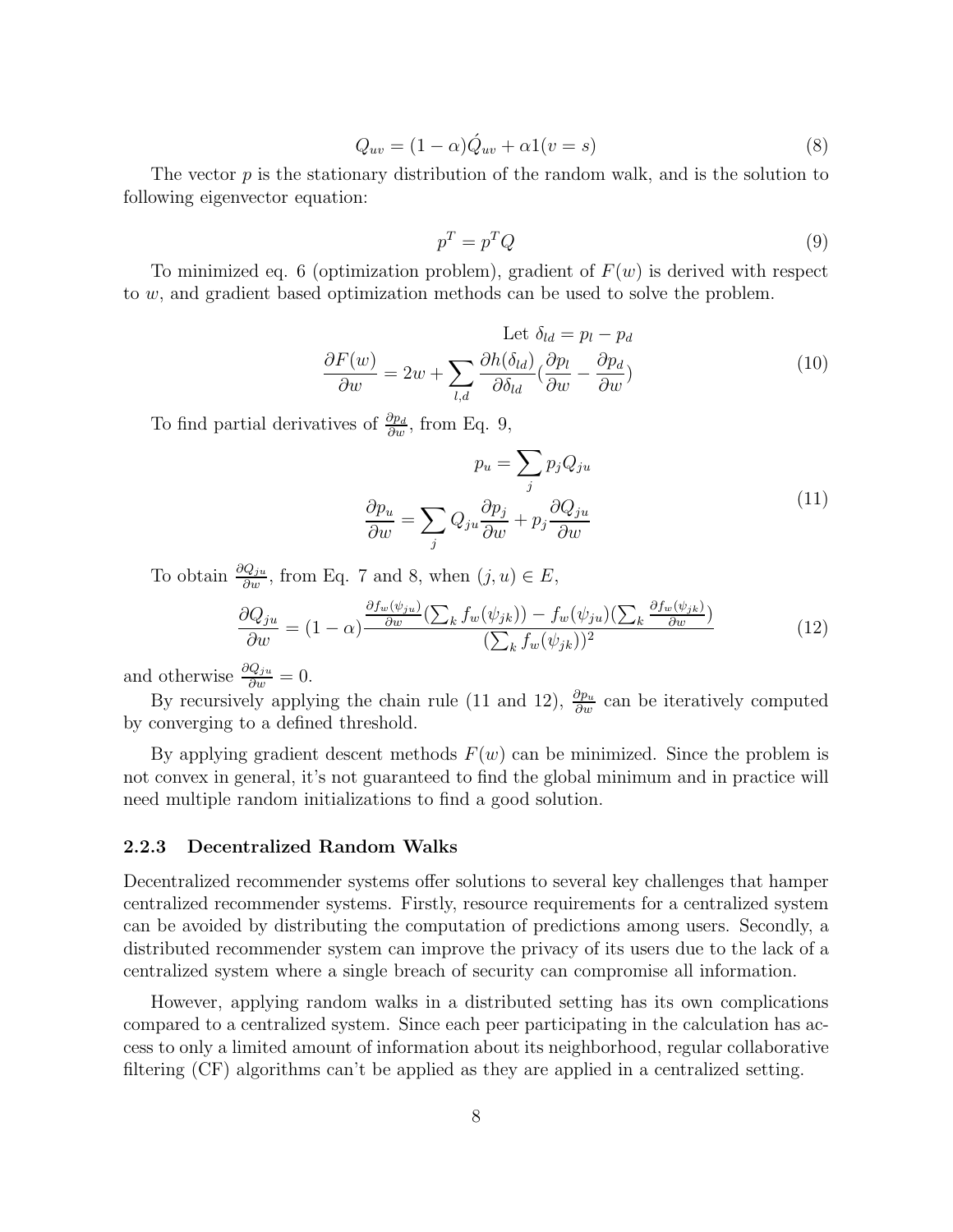A.Kermarrec et al. (22) have proposed a method of using epidemic protocols (gossip protocols) to estimate unseen neighbors, which has made it possible to execute CF algorithms in a decentralized setting. The epidemic protocol's behavior is as follows: Each peer in the system maintains details (a view) about a limited number of peers that maximize a clustering function. In the context of recommender systems, this can be a similarity measure such as *Cosine similarity* or *Pearson correlation* applied on the rating behaviors. At the joining, new peer's view is randomly initialized. Thereafter, the peer periodically selects peers from her view, exchanges view information and compares them with peer's currently held view information in order to improve the quality of her view. In addition, the same information exchange and comparison process is carried out against a set of randomly selected peers, and the peer's view is updated keeping c most similar entries. This process is run until it converges.

For a user to compute a personalized score for an item, she employs scores assigned by users in her view and users connected within a defined number of hops (neighborhood). By running a random walk process on the Markov chain induced by the graph (considering users as vertices), the topology of users can be combined with traditional similarity measures such as *Cosine similarity* to calculate the final similarity score between users. Unlike a centralized setup where all users' preferences need to be calculated, here only preferences of the neighborhood are considered, which in turn makes it possible to work with large datasets. Authors have observed that increasing the size of the neighborhood improves the precision of recommendations.

For the random walk, transition probability matrix  $(P<sup>a</sup>)$  for user a is calculated as follows:

$$
p_{uv}^a = (1 - \beta) \frac{\dot{s}_{uv}}{\sum_{z \in K(a)} \dot{s}_{uz}} + \frac{\beta}{m}, \quad \dot{s}_{uv} = \begin{cases} s_{uv} & \text{if } s_{uv} \ge 0 \text{ and } u \ne v \\ \gamma_u & \text{if } u = v \\ 0 & \text{otherwise} \end{cases}
$$

Where  $K(a)$  is all users in the neighborhood of a,  $s_{uv}$  is the similarity between u and  $v, \beta \in (0, 1)$  is the probability that user randomly jumps to any peer in the neighborhood, m is the neighborhood size, and  $\gamma$  represents the parameter where the same user answers the recommendation query.

In a Markov chain, the probability of being in a given state depends only on its previous state. Therefore, if each peer decides to continue the random walk with a probability of  $\alpha$ , the initial transition probability of node a over its neighborhood is  $\vec{d}$  and  $P^k$  is the power k of transition probability matrix,

$$
Pr(X_k = u) = \alpha \sum_{v=1}^{m} Pr(X_{k-1} = v) p_{vu} = \alpha^k \sum_{v=1}^{m} dP_{vu}^k
$$

When  $k = \infty$  (long enough iterations), this method approximates the final probability distribution over the neighborhood.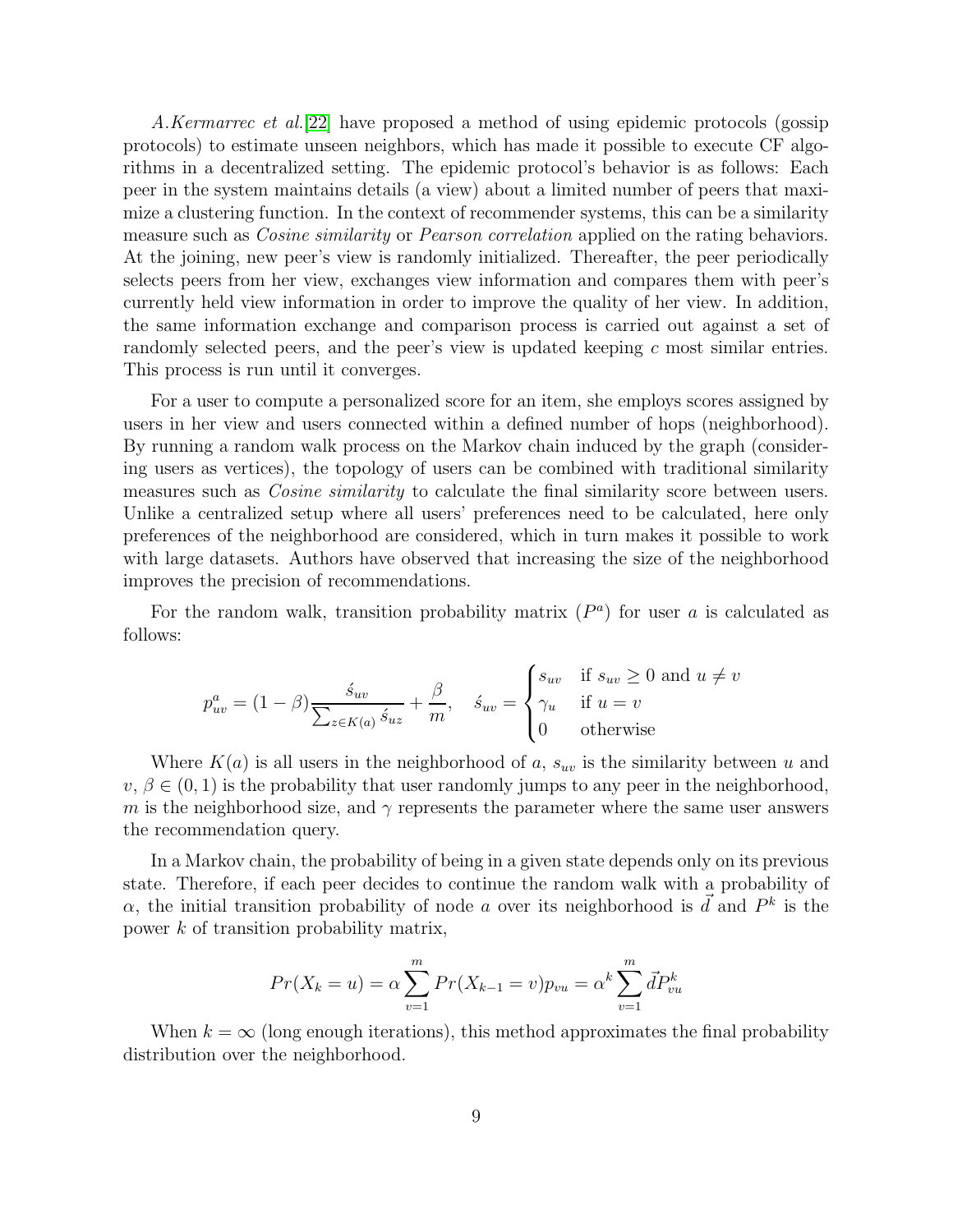Authors have observed that the random walk method discussed here yields comparably better results than classic similarity measures when the training set proportion is below 70% (higher sparsity) with a view size of 30. When it comes to the view size, they have identified 30 as the best performing size.

### 2.3 Absorbing Random Walks

A traditional random walk without constraints can be used to accomplish tasks such as global ranking of all nodes in a graph. Such random walks, however, will produce the same statistics regardless of the starting point, and thus, are not suited for personalization tasks. Furthermore, if the goal is only to rank items preferred by users, a typical random walk lacks the ability to focus on a particular set of nodes in the graph (e.g, items). To address these shortcomings,  $A.P.$  Singh et al. [\[23\]](#page-14-14) have suggested using random walks with absorbing states. In this study, they have utilized both social graphs (e.g., friends) of gamers and the fact of game's ownership for the task of providing recommendations for online games.

According to the proposed method, users and items, which in this case games owned by users, are represented as nodes in an augmented bipartite graph, where users form one side of the graph and items the other. Unlike a regular bipartite graph, however, edges connect users-to-users representing their social connections, and user-to-items representing the ownership of games. Formally, given sets  $U = \{u_1, ..., u_n\}$  and  $I = \{g_1, ..., g_n\}$  of users and items, the ownership graph  $G = (U, I, O, S)$  where,

$$
O = \{(u, g) : (u, g) \in U \times I\}
$$
  

$$
S = \{(u, u') : (u, u') \in U \times U\}
$$

The induced graph is then transformed to a Markov chain with absorbing states in the following way. The random walk will start from the user for whom recommendations need to be produced; with  $\alpha$  probability transitioning to a friend, or with  $(1 - \alpha)$  probability transitioning to an item. If the walker chooses to transition to a friend node, one is chosen uniformly at random from the set of friend nodes current user node is connected to. Similarly, if the walker decides to transition to an item, the item will be chosen uniformly at random from the list of items user is connected to (games user owns). Items are considered absorbing states: once the walker transitions to an item state, it can not leave the state. Formally, the absorbing random walk can be defined as: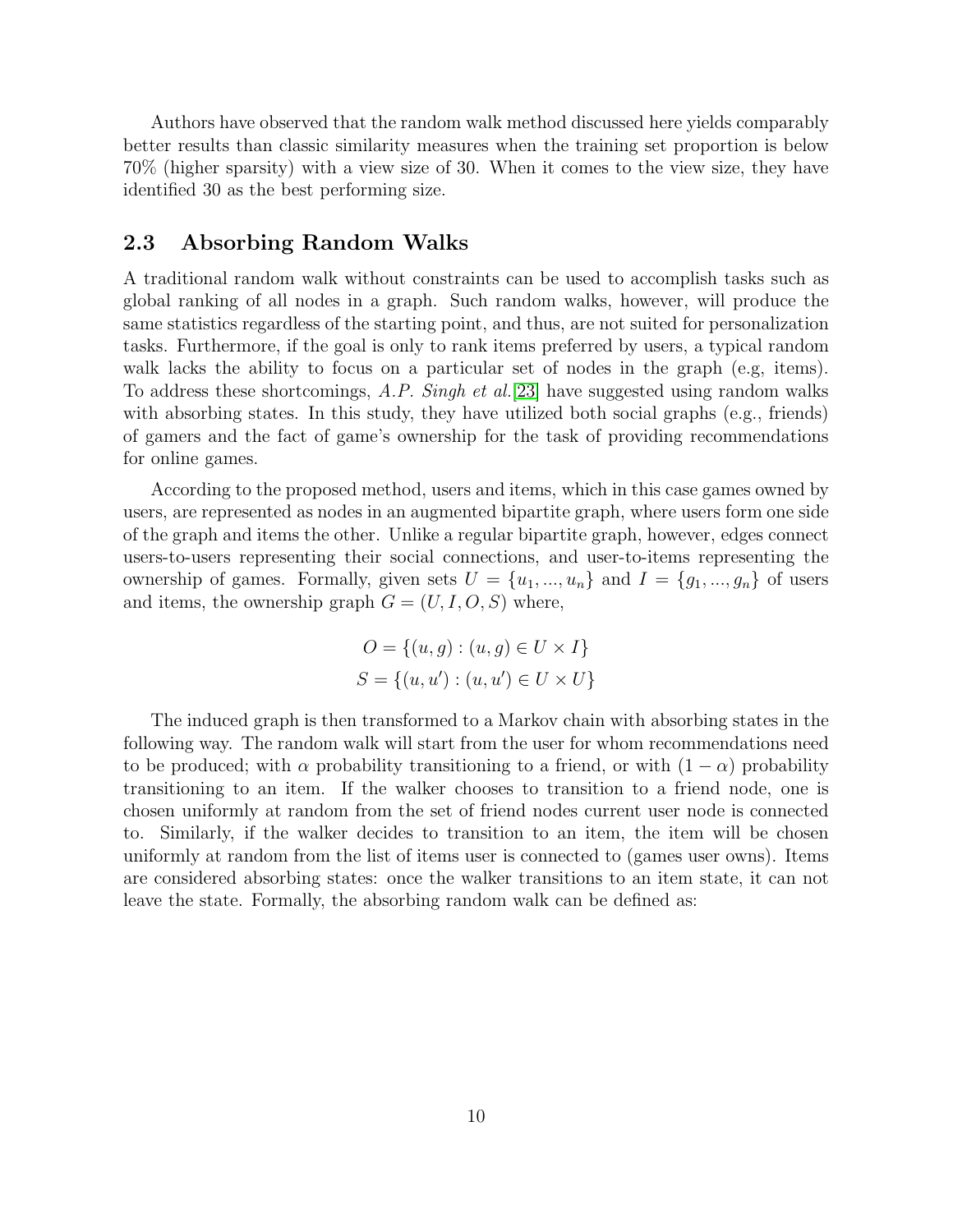$$
P(u'|u) = \begin{cases} \frac{\alpha}{|S(u)|} & \text{if } u' \in S(u) \\ 0 & \text{otherwise} \end{cases}
$$
  
\n
$$
P(g|u) = \begin{cases} \frac{(1-\alpha)}{|O(g)|} & \text{if } g \in O(u) \\ 0 & \text{otherwise} \end{cases}
$$
  
\n
$$
P(g'|g) = \begin{cases} 1 & \text{if } g' = g \\ 0 & \text{otherwise} \end{cases}
$$
  
\n
$$
P(u|g) = 0
$$
  
\n(13)

For a walk starting with user u and converges to an absorbing distribution  $P_u(g)$ over items  $g$ , the ranking problem for the user  $u$  can be solved by ranking items in the decreasing order of  $P_u(q)$  probabilities. From this list of rankings, once items owned by the user are removed, a valid ranking of recommendations for the user  $u$  can be obtained.

Utilizing the property of starting node critically influencing the ending absorbing state, S. Baluja et al.[\[24\]](#page-15-0) have proposed a random walk based method of labeling videos in YouTube<sup>[3](#page-11-0)</sup>. They have used a video-video co-view graph where videos are vertices and edges connect videos commonly co-watched cutoff by a defined threshold. A subset of nodes (videos) in this graph are associated with labels, and the goal is to produce the most likely label distribution for unlabeled nodes.

The above graph G can be formally represented as  $G = (V, E, w)$  where V denotes all nodes,  $E$  all edges and  $w$  a non negative weight on edges. Let  $L$  be the set of labels and  $V_L \subset V$  where  $V_L$  is the set of nodes with labels. For the purpose of executing a random walk, for each  $v \in V_L$  a "shadow" vertex  $\tilde{v}$  is introduced and connected with edge  $(v, \tilde{v})$ with a weight of 1. Then the label distribution  $L_v$  for each node  $v \in V_L$  is removed from the node v and moved to  $\tilde{v}$ .

These shadow vertices are considered absorbing states of Markov chain defined by the random walk. The labeling algorithm starts a random walk from each unlabeled vertex v and outputs a labeled distribution  $L<sub>v</sub>$  upon reaching an absorbing state. Since the label distribution for each  $v$  is a random variable, the final label distribution is yielded from the expectation of this random variable after running the random walk multiple times.

#### 2.3.1 Biased Absorbing Random Walks

The absorbing random walk approach discussed so far considers user-user transition  $P(u'|u)$  (13) as uniform at random, representing all social links carry the same weight or influence when making recommendations. However, this is usually not the case, and does not reflect the reality. To account for this fact, instead of transitioning to linked users uniformly at random, the choice can be biased by the similarity between the current

<span id="page-11-0"></span><sup>3</sup>http://www.youtube.com/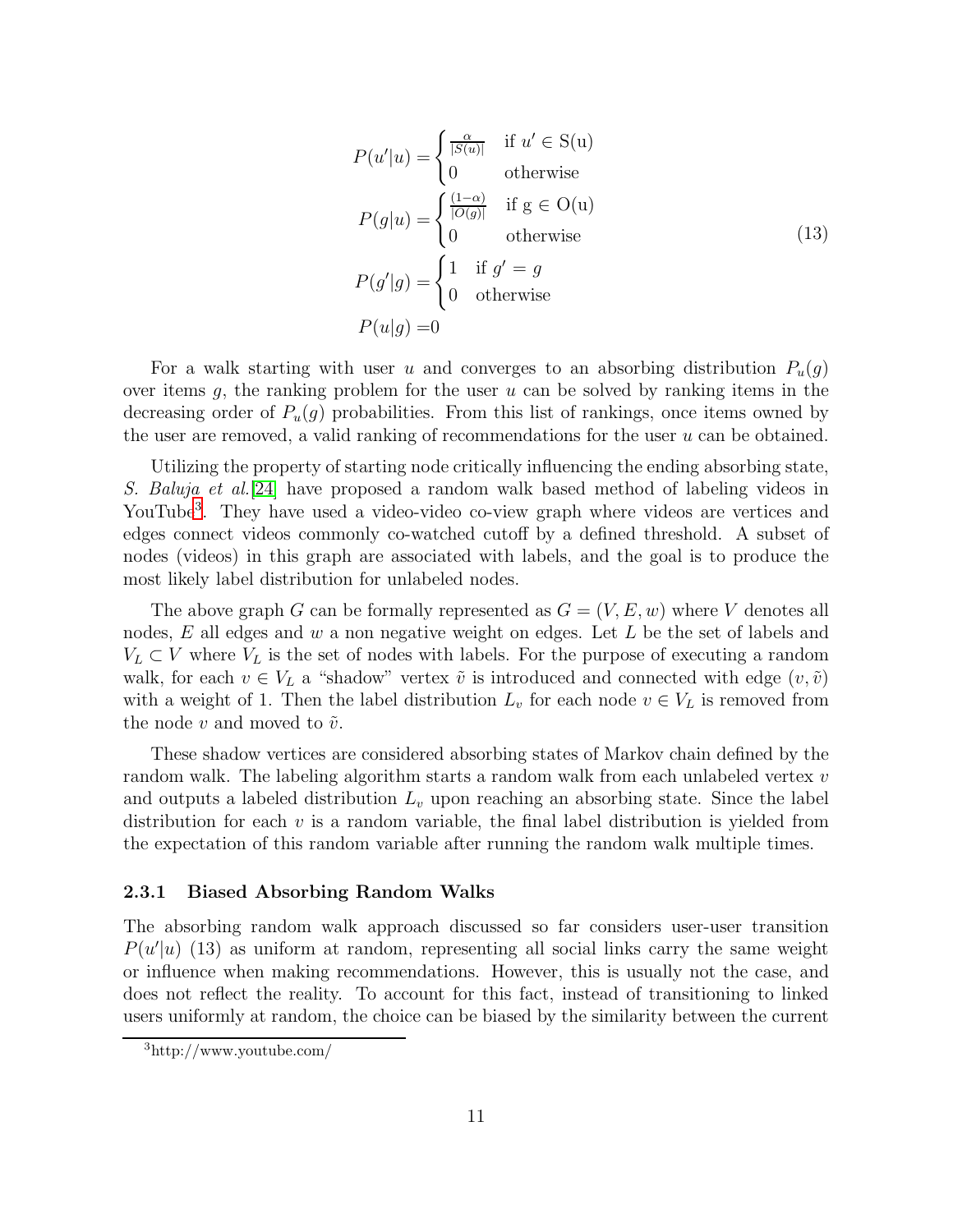user and the destination user. Therefore, the user-user transition probability  $P(u'|u)$  in (13) can be replaced by the following:

$$
P(u'|u) = \begin{cases} \alpha \frac{e^{\beta(cos(g(u), g(u')))}}{\sum_{u'' \in S(u)} e^{\beta(cos(g(u), g(u')))}} & \text{if } u' \in S(u) \\ 0 & \text{otherwise} \end{cases}
$$
  
\n
$$
cos(g(u), g(u')) = \frac{g(u).g(u')}{|g(u)||g(u')|}
$$
\n(14)

 $g(u)$  is the binary vector representing items owned by the user u, and  $\beta$  is a parameter that represents the likelihood of transitioning to a friend with similar tastes in games. Moreover, according to the above definition, unbiased absorbing random walk is a special case of biased absorbing random walk where  $\beta = 0$  [\[24\]](#page-15-0).

# 3 Discussion

One common characteristic of random walks shared among use cases discussed throughout this study is the controlling of preference flow between entities in the graph. For this, algorithms usually possess two key attributes: propagation and attenuation [\[11\]](#page-14-2). Propagation signifies the flow of positive and negative influences through the graph. However, in most applications the influence should decrease with the distance between nodes which signifies an attenuation.

Random walks have been generally used in recommender systems when there is a need to elicit associations out of a graph structure (e.g., social network). By observing their behavior, random walks can be classified into two main categories: non-personalized and personalized random walks. The widely used web search ranking algorithm PageRank [\[8\]](#page-13-7) is an example for non-personalized random walks. In the context of making recommendations, they can produce a global ranking of elements involved and provide recommendations in a non-personalized way.

Personalized random walks are predominantly based on the concept of random walks with restarts (RWR), where instead of a uniform teleportation probability distribution over all nodes, a biased probability is used on the starting node. This modification gives random walker the behavior of surfing close to the starting node, making it possible to personalize for individual users. Derivatives of random walks with restarts have been studied for answering multi-dimensional queries, link-predictions with supervised machine learning and decentralized personalized recommenders. In addition to RWRs, another modification introducing absorbing states to regular random walks has given rise to absorbing random walks. They have been also used in making personalized recommendations, but with an advantage over RWRs in that they can control the set of items over which recommendations are made.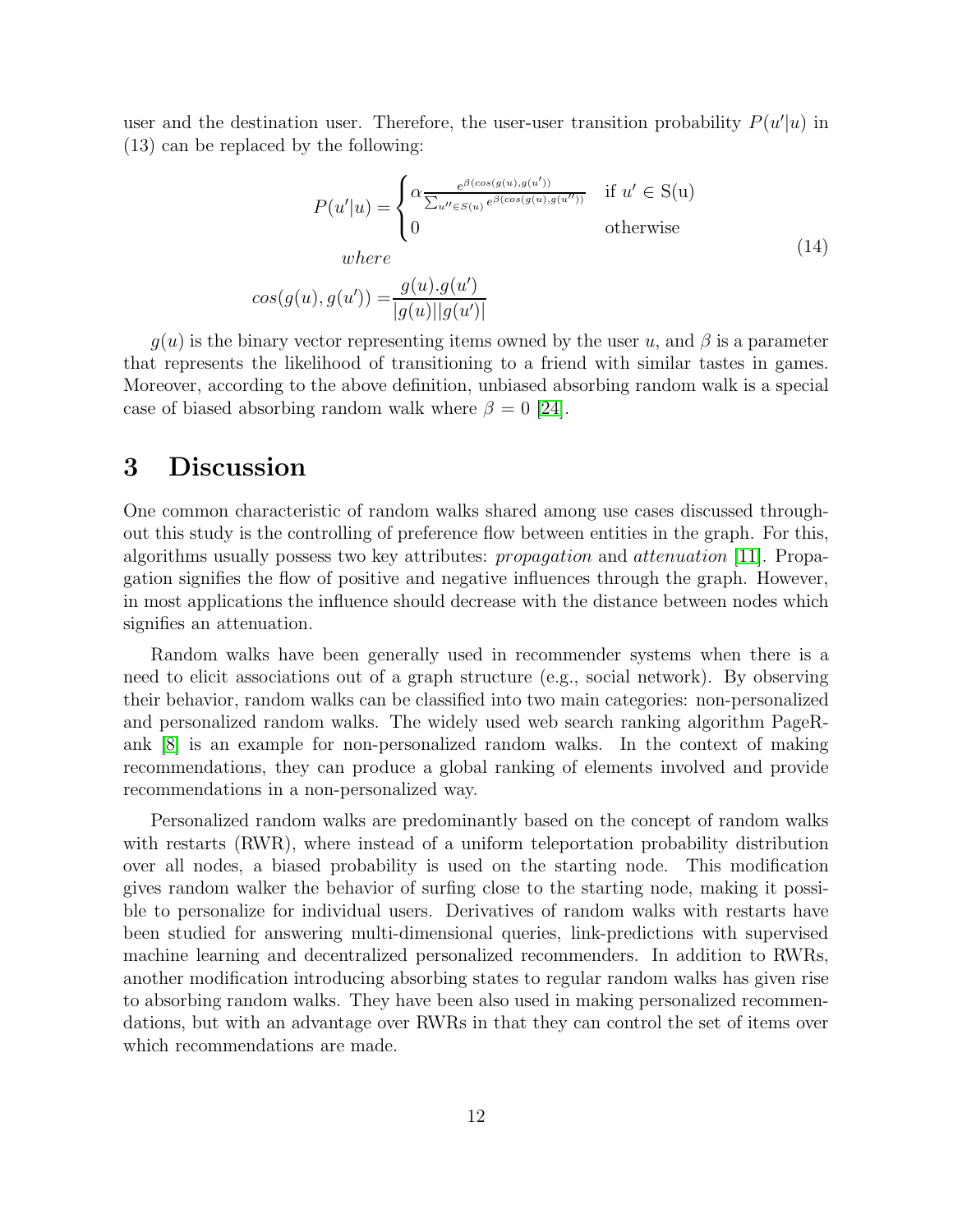As a whole, one of the key advantages of random walks is the intuitive and explainable solution they present. They also provide a convenient method to combine graph and nongraph data for making recommendations. Further, studies have shown that some random walk methods perform better than classic similarity measures when the sparsity is higher in the dataset [\[22\]](#page-14-13), which is a common issue with recommender systems.

## 4 Conclusion

This paper is an attempt at surveying the domain overlapping recommender systems and random walks. Though it may be a relatively less studied domain compared to topics such as matrix factorization in the context of recommender systems, there is a wealth of literature on applying random walks for recommendations, especially when a graph structure is involved in the problem domain. During this study, we have identified three key categories based on the type of random walk used: global random walks, random walks with restarts and absorbing random walks. Each of the categories has its own specific use cases and we have explored them in depth, identifying derivatives and how they differ from each other. This study has not delved deep into performance concerns or comparisons against other non-random walk methods, and it remains an open problem for a future study.

# <span id="page-13-0"></span>References

- [1] F. Ricci, L. Rokach, B. Shapira, and P. B. Kantor, *Recommender systems handbook*. Springer, 2015.
- <span id="page-13-1"></span>[2] J. B. Schafer, J. A. Konstan, and J. Riedl, "E-commerce recommendation applications," in *Applications of data mining to electronic commerce*. Springer, 2001, pp. 144–146.
- <span id="page-13-2"></span>[3] L. Bogachev, "Random walks in random environments," *arXiv preprint arXiv:0707.3160*, pp. 353—-371, 2007.
- <span id="page-13-3"></span>[4] I. Wijesundera, M. N. Halgamuge, T. Nanayakkara, and T. Nirmalathas, "Background guide to random walk analysis," in *Natural Disasters, When Will They Reach Me?* Springer, 2016, pp. 11–15.
- <span id="page-13-4"></span>[5] G. Ehrhardt, "The not-so-random drunkard's walk," *Journal of Statistics Education*, vol. 21, no. 2, p. n2, 2013.
- <span id="page-13-6"></span><span id="page-13-5"></span>[6] K. Pearson, "The problem of the random walk," *Nature*, vol. 72, no. 1865, pp. 294–342, 1905.
- [7] R. G. Gallager, *Discrete stochastic processes*. Springer Science & Business Media, 2012, vol. 321.
- <span id="page-13-7"></span>[8] L. Page, S. Brin, R. Motwani, and T. Winograd, "The pagerank citation ranking: Bringing order to the web." Stanford InfoLab, Tech. Rep., 1999.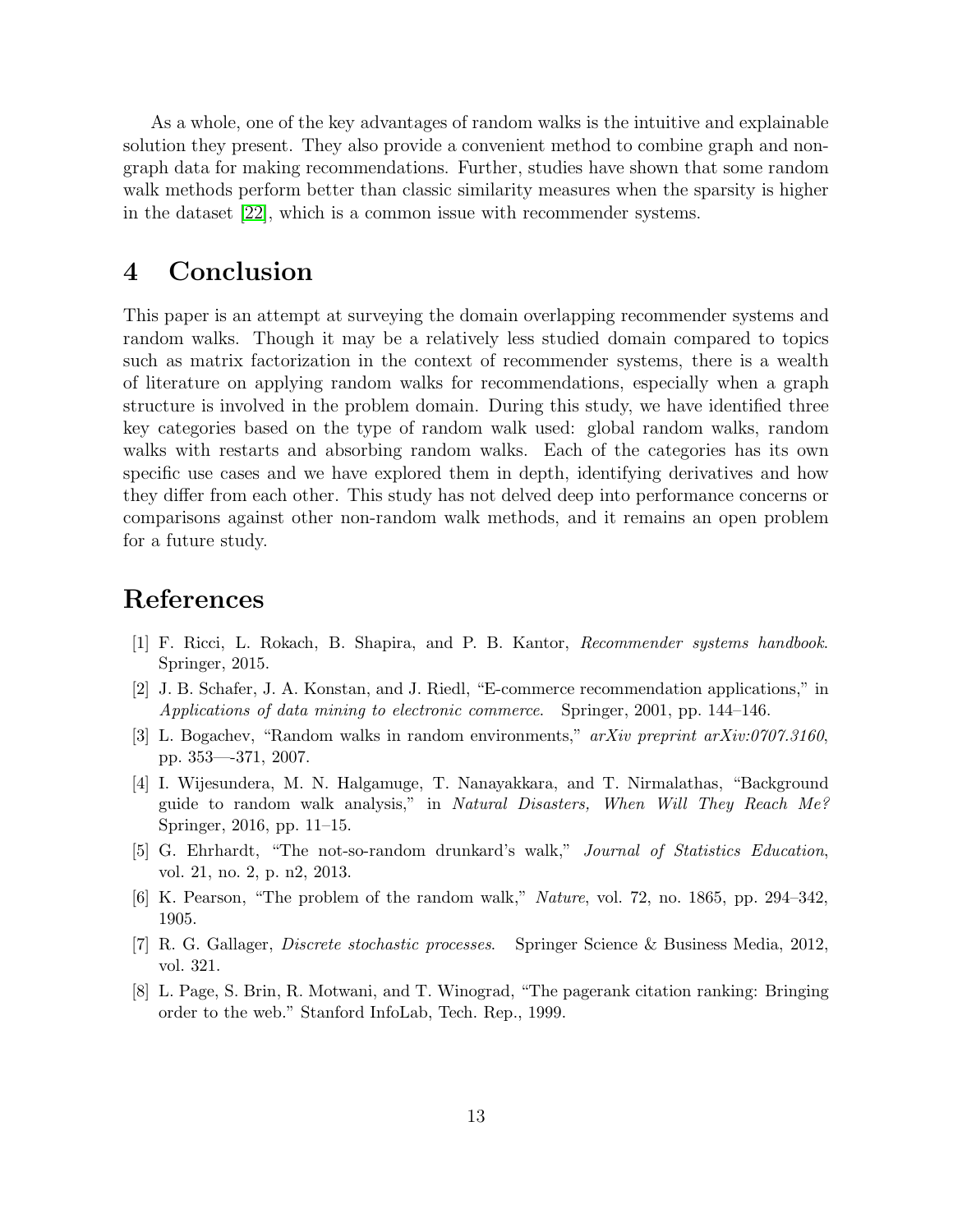- <span id="page-14-0"></span>[9] S. D. Kamvar, T. H. Haveliwala, C. D. Manning, and G. H. Golub, "Extrapolation methods for accelerating pagerank computations," in *Proceedings of the 12th international conference on World Wide Web*. ACM, 2003, pp. 261–270.
- <span id="page-14-2"></span><span id="page-14-1"></span>[10] B. Liu, *Web data mining: exploring hyperlinks, contents, and usage data*. Springer Science & Business Media, 2007.
- [11] M. Gori, A. Pucci, V. Roma, and I. Siena, "Itemrank: A random-walk based scoring algorithm for recommender engines." in *IJCAI*, vol. 7, 2007, pp. 2766–2771.
- <span id="page-14-3"></span>[12] I. Sora, "A pagerank based recommender system for identifying key classes in software systems," in *Applied Computational Intelligence and Informatics (SACI), 2015 IEEE 10th Jubilee International Symposium on*. IEEE, 2015, pp. 495–500.
- <span id="page-14-4"></span>[13] A. Noulas, S. Scellato, N. Lathia, and C. Mascolo, "A random walk around the city: New venue recommendation in location-based social networks," in *Privacy, security, risk and trust (PASSAT), 2012 international conference on and 2012 international confernece on social computing (socialcom)*. Ieee, 2012, pp. 144–153.
- <span id="page-14-5"></span>[14] T. Haveliwala, S. Kamvar, and G. Jeh, "An analytical comparison of approaches to personalizing pagerank," Stanford, Tech. Rep., 2003.
- <span id="page-14-6"></span>[15] M. Ye, P. Yin, W.-C. Lee, and D.-L. Lee, "Exploiting geographical influence for collaborative point-of-interest recommendation," in *Proceedings of the 34th international ACM SIGIR conference on Research and development in Information Retrieval*. ACM, 2011, pp. 325–334.
- <span id="page-14-7"></span>[16] I. Cantador, I. Konstas, and J. M. Jose, "Categorising social tags to improve folksonomybased recommendations," *Web semantics: science, services and agents on the World Wide Web*, vol. 9, no. 1, pp. 1–15, 2011.
- <span id="page-14-8"></span>[17] I. Konstas, V. Stathopoulos, and J. M. Jose, "On social networks and collaborative recommendation," in *Proceedings of the 32nd international ACM SIGIR conference on Research and development in information retrieval*. ACM, 2009, pp. 195–202.
- <span id="page-14-9"></span>[18] S. Lee, S.-i. Song, M. Kahng, D. Lee, and S.-g. Lee, "Random walk based entity ranking on graph for multidimensional recommendation," in *Proceedings of the fifth ACM conference on Recommender systems*. ACM, 2011, pp. 93–100.
- <span id="page-14-10"></span>[19] M. Gori and A. Pucci, "A random-walk based scoring algorithm with application to recommender systems for large-scale e-commerce," in *Proceedings of the 12th ACM SIGKDD International Conference on Knowledge Discovery and Data Mining*, vol. 24, 2006.
- <span id="page-14-11"></span>[20] R. Andersen, C. Borgs, J. Chayes, U. Feige, A. Flaxman, A. Kalai, V. Mirrokni, and M. Tennenholtz, "Trust-based recommendation systems: an axiomatic approach," in *Proceedings of the 17th international conference on World Wide Web*. ACM, 2008, pp. 199–208.
- <span id="page-14-12"></span>[21] L. Backstrom and J. Leskovec, "Supervised random walks: predicting and recommending links in social networks," in *Proceedings of the fourth ACM international conference on Web search and data mining*. ACM, 2011, pp. 635–644.
- <span id="page-14-13"></span>[22] A.-M. Kermarrec, V. Leroy, A. Moin, and C. Thraves, "Application of random walks to decentralized recommender systems," *Principles of Distributed Systems*, pp. 48–63, 2010.
- <span id="page-14-14"></span>[23] A. P. Singh, A. Gunawardana, C. Meek, and A. C. Surendran, "Recommendations using absorbing random walks," *Manuscript under submission*, 2007.